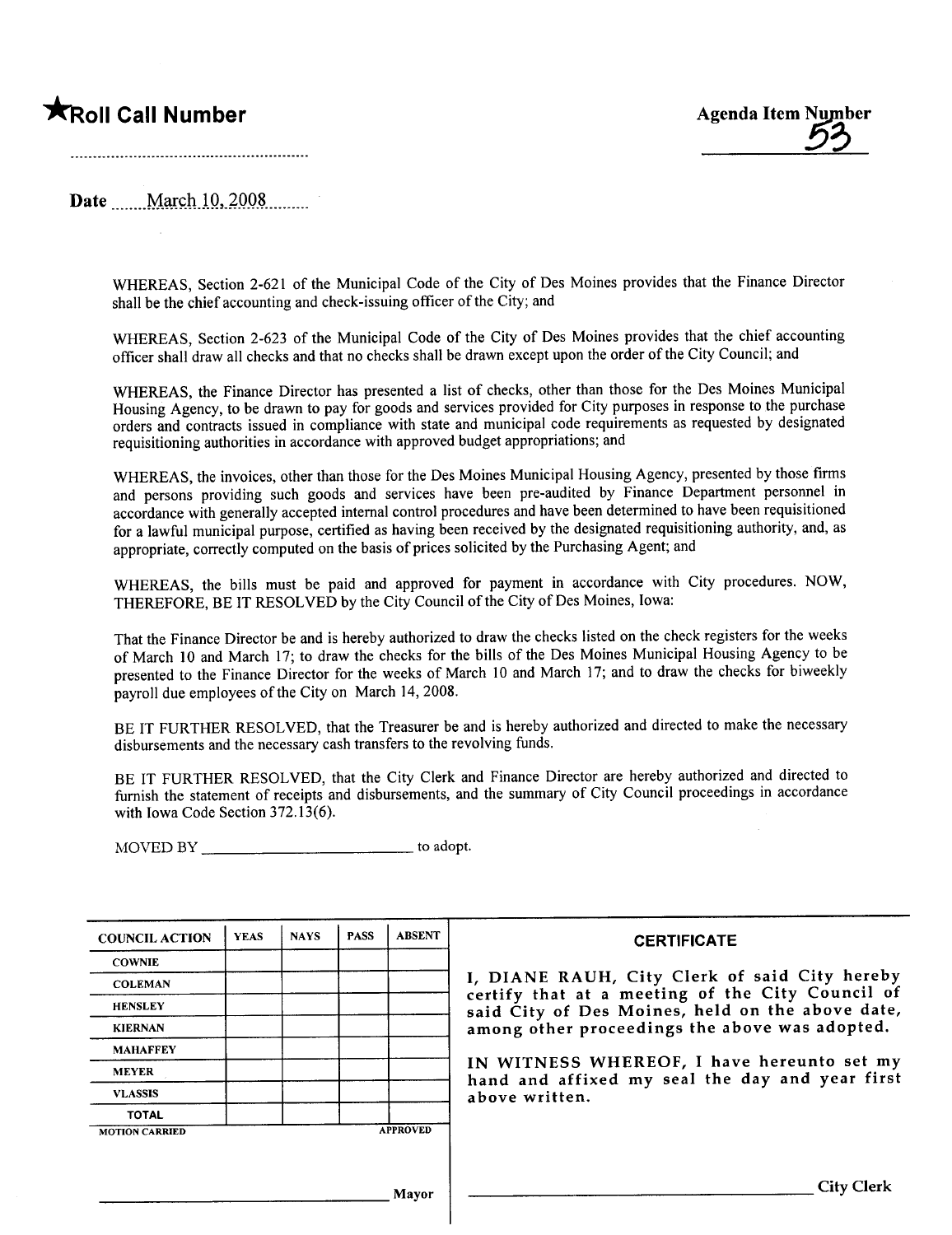### DES MOINES ENGINEERIG DEPARTMENT CONSTRUCTION CONTRACT PARTIAL PAYMENT REQUEST



6?

### For Check Register of March 7, 2008 As approved by City Council on February 25, 2008 (Roll Call No. 08-325)

March 04, 2008 Page No. 1

The City Engineer has certified that the work performed associated with the following listed construction contract partial payments has been constructed in substantial compliance with the plans and specifications, and hereby requests that the Finance Department process payment to the following contractors:

| <b>Activity ID</b> | <b>Project Title</b>                                         | <u>Contractor</u>                                                                                                             | Partial<br>Payment<br>No. | Partial<br>Payment<br>Amount |
|--------------------|--------------------------------------------------------------|-------------------------------------------------------------------------------------------------------------------------------|---------------------------|------------------------------|
| 08-2007-002        | South Union Street & Park Avenue Storm Sewer<br>Improvements | <b>Reilly Construction</b><br>Company, Inc.<br>Chris R. Reilly, President<br>110 Main Street<br>PO Box 99<br>Ossian, IA 52161 | 04                        | \$73,552.33                  |
| 11-2006-028        | M. L. King Jr. Park Shelter & Congregate Meal Site           | Rochon Corporation of Iowa,<br>Inc.<br>Ron Rochon, President<br>3401 106th Circle<br>Urbandale, IA 50322                      | 03                        | \$59,845.44                  |

Jeb E. Brewer, P.E. Des Moines City Engineer

cc: City Clerk

Requested by: Funds available:

allen McKinley<br>Allen McKinley<br>Dec Moines Einerso Director

Allen McKinley Des Moines Finance Director